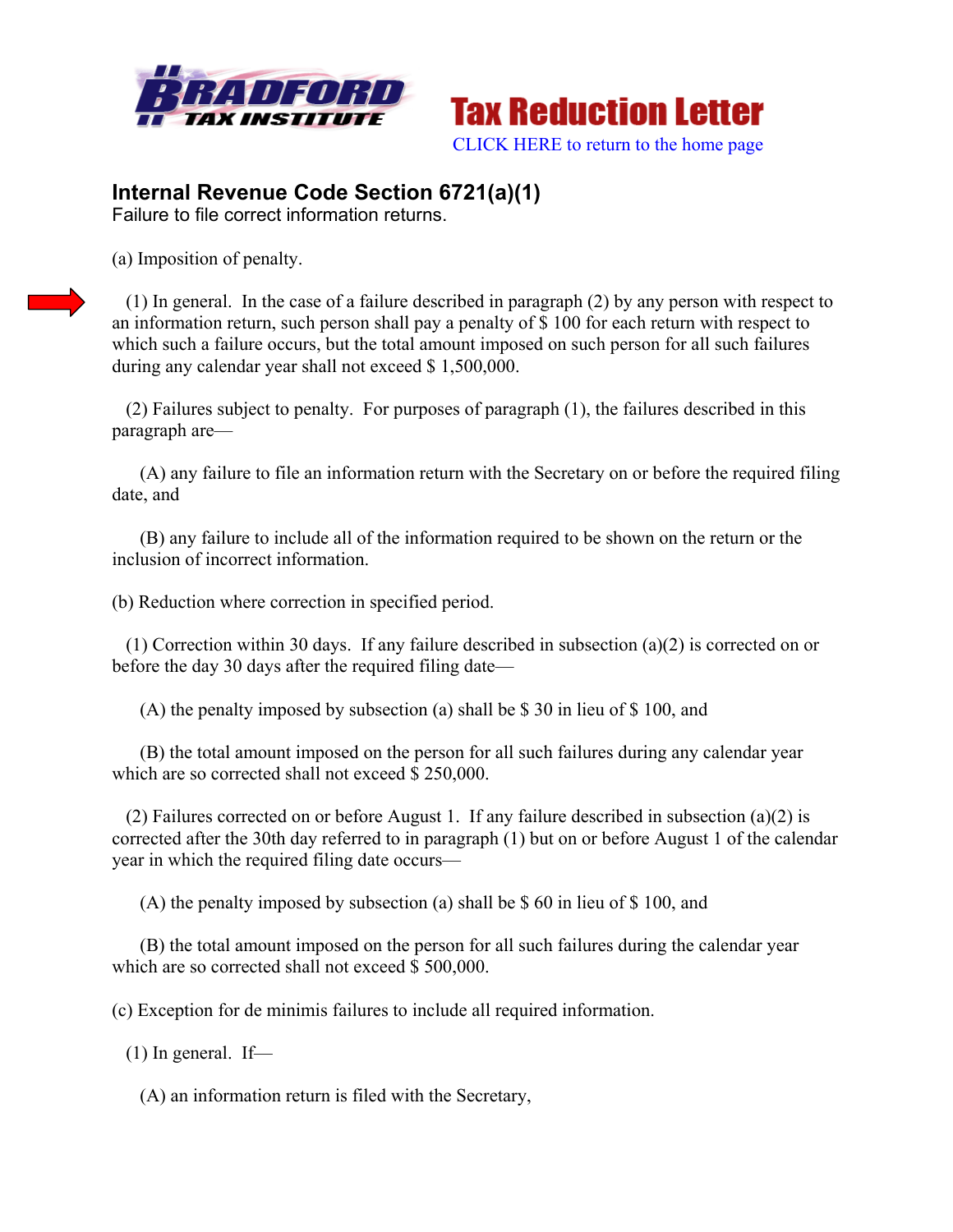(B) there is a failure described in subsection  $(a)(2)(B)$  (determined after the application of section 6724(a)) with respect to such return, and

 (C) such failure is corrected on or before August 1 of the calendar year in which the required filing date occurs,

 for purposes of this section, such return shall be treated as having been filed with all of the correct required information.

 (2) Limitation. The number of information returns to which paragraph (1) applies for any calendar year shall not exceed the greater of—

(A) 10, or

 (B) one-half of 1 percent of the total number of information returns required to be filed by the person during the calendar year.

(d) Lower limitations for persons with gross receipts of not more than \$ 5,000,000.

 (1) In general. If any person meets the gross receipts test of paragraph (2) with respect to any calendar year, with respect to failures during such calendar year—

(A) subsection (a)(1) shall be applied by substituting "\$ 500,000" for "\$ 1,500,000",

(B) subsection (b)(1)(B) shall be applied by substituting " $$75,000"$  for " $$250,000"$ , and

 $(C)$  subsection  $(b)(2)(B)$  shall be applied by substituting "\$ 200,000" for "\$ 500,000". (2) Gross receipts test.

 (A) In general. A person meets the gross receipts test of this paragraph for any calendar year if the average annual gross receipts of such person for the most recent 3 taxable years ending before such calendar year do not exceed \$ 5,000,000.

 (B) Certain rules made applicable. For purposes of subparagraph (A), the rules of paragraphs (2) and (3) of section  $448(c)$  shall apply.

(e) Penalty in case of intentional disregard. If 1 or more failures described in subsection (a)(2) are due to intentional disregard of the filing requirement (or the correct information reporting requirement), then, with respect to each such failure—

(1) subsections (b), (c), and (d) shall not apply,

(2) the penalty imposed under subsection (a) shall be \$ 250, or, if greater—

 (A) in the case of a return other than a return required under section 6045(a), 6041A(b), 6050H, 6050I, 6050J, 6050K, or 6050L, 10 percent of the aggregate amount of the items required to be reported correctly,

 (B) in the case of a return required to be filed by section 6045(a), 6050K, or 6050L, 5 percent of the aggregate amount of the items required to be reported correctly,